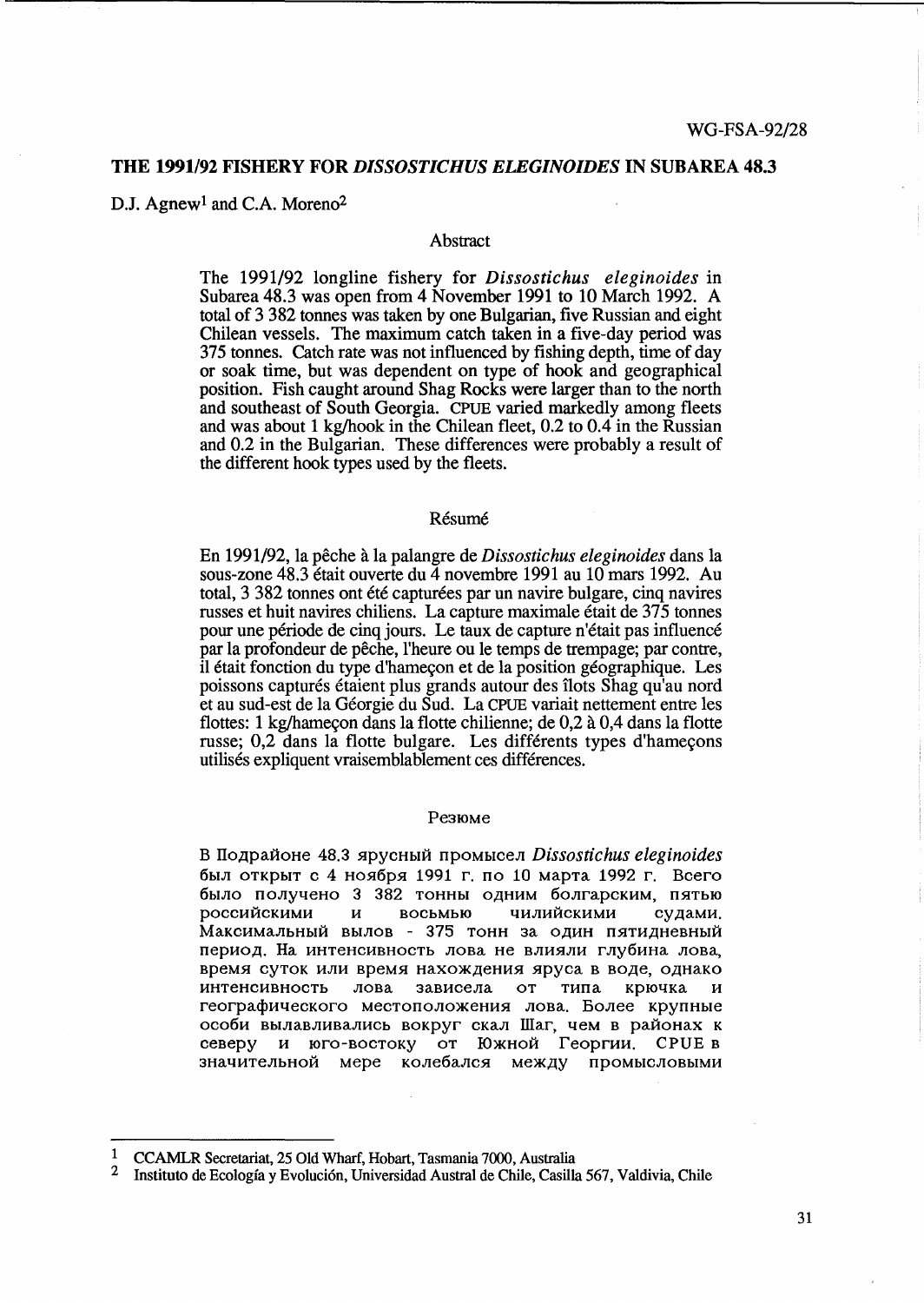флотами: 1 кг/крючок у чилийского флота; 0,2-0,4 у российского флота и 0,2 у болгарского флота. Эти различия вероятно являлись следствием использования флотами KPI04KOB Pa3J1H4HbIX THnOB.

#### Resumen

La temporada de pesca de palangre de 1991/92 de *Dissostichus eleginoides* en la Subarea 48.3 estuvo abierta del 4 de noviembre de 1991 hasta el 10 de marzo de 1992. Un total de 3 382 toneladas fueron extraídas por un buque pesquero búlgaro, cinco rusos y ocho chilenos, dándose un máximo de captura de 375 toneladas en un período de cinco dias. El nivel de captura no se vio influenciado por la profundidad de pesca, hora del dia 0 tiempo de calado, pero si dependi6 del tipo de anzuelo y de la situación geográfica. Se pescaron peces más grandes alrededor de las rocas Cormorán que al norte y sudeste de Georgia del Sur. El CPUE vari6 significativamente entre las flotas, siendo de 1 kg/anzuelo para la flota chilena, 0.2 a 0.4 para la flota rusa y 0.2 para la flota búlgara. Es posible que esto haya ocurrido debido a los distintos tipos de anzuelos utilizados por las flotas.

# 1. INTRODUCTION

The 1991/92 fishery for *Dissostichus eleginoides* opened on 4 November 1992 with a TAC of 3 500 tonnes, and was closed on 10 March 1992 when a total of 3 364 tonnes had been taken. A further 18 tonnes was taken by Bulgaria before it ceased fishing on 24 March. The maximum catch taken in a five-day period was 375 tonnes (Figure 1).

The fishery was prosecuted by one Bulgarian, five Russian and eight Chilean vessels, fishing for different periods (see Figure 2). Vessel size was reported as 500 to 1 000 tonnes for Bulgaria and Russia, and as shown in Table 1 for Chile.

## 1.1 Data Sources

Catch and effort data were reported by five-day periods and in fme-scale longline format. These data were used in the following analysis. In addition, length frequency data were reported by Chile and Russia in standard format. Chilean data were extracted from logbooks and included the weight, but not the number, of fish caught, thus precluding some calculations in the following analysis.

### 1.2 Fishing Strategies

Two clear fishing strategies were identified in the Russian fishery. Some vessels set all their lines (usually three to four) in the early morning, and then commenced hauling; others set and hauled lines alternately to maintain a standard soak time for the lines. This lead to very different times in the water for the first group of vessels, but more consistent times for the second. These strategies are shown schematically in Figure 3.

There was no significant correlation between the time that hooks were in the water and the number of fish caught or CPUE (both in numbers and weight) for either the Bulgarian or Russian fishery. Thus, it appears that the strategies shown in Figure 3 have no bearing on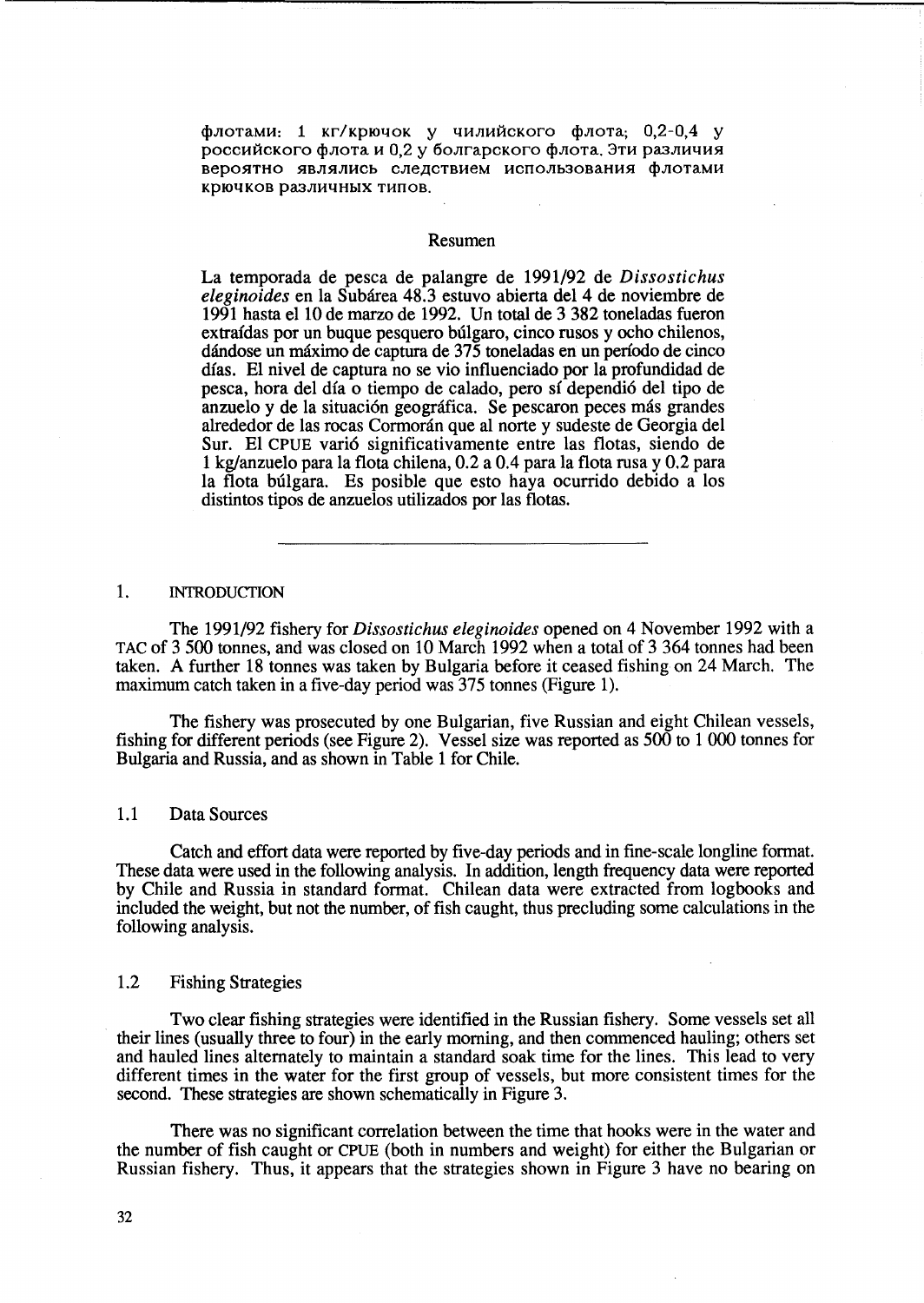expected catch rates and are significant only for logistic reasons. However, there was a positive relationship between mean number of fish caught per haul and the number of hooks on the line for the Russian fishery over the whole season (Figure 4).

The number of hooks per line, and the size of hooks varied considerably among vessels (Tables 1 and 2). In the Chilean fleet six different hook sizes of four general types were used:

- Type I hooks with parallel sides and in a single plane ("parallel, flat") [Mustad sizes 3 and 5; width  $\overline{20}$  to 25 mm (Moreno, 1991)];
- Type 11 hooks slightly recurving at the barb and twisting out of a single plane ("semicurved, twisted") [Japanese brand, sizes 7 and 9; width 30 to 35 mm];
- Type III hooks fully recurving, in one plane ("curved, flat") [Mustad size 14; width 27 mm (Moreno, 1991)]
- Type IV hooks parallel, twisting and without an eye (all the above are eyed) ("parallel, eyeless") [Japanese hooks size 22; width 28 mm].

On some vessels more than one type of hook was used, even on the same longline. This strategy was attributed to vessels moving to the *Dissostichus* fishery having recently targeted other species, such as pink ling *(Genypterus blacodes)* and hake *(Merluccius australis)* in Chilean fisheries, and to trying to determine the most effective hook for *D. eleginoides*  (SC-CAMLR, 1992b). With the exception of vessel (e) (Table 2), the hooks used in the Russian fishery were probably of type I.

A number of different baits were used in all fisheries: squid *(Loligo, /lex), Sardinops,*  Mackerel and Horse Mackerel (including *Scomber).* By-catch mainly comprised skates and macrourids, reported occasionally by Russian and Bulgarian fleets. Two reports from early December by the Russian fleet indicated some incidental mortality of unidentified birds but subsequent reports indicated zero mortality.

The position of all catches is shown in Figure 5 (a to c). The Chilean fleet showed most movement between areas, with the Russian and Bulgarian fleets remaining to the north and close north-west of South Georgia. The depth of fishing for the Russian, Bulgarian and Chilean fisheries was similar, with means of 1 334 m, 1 378 m and 1 473 m respectively and distributions typically ranging from 1 000 to 1 800 m with strong modes between 1 300 and 1400m.

Hook size was reported for only some of the length frequencies recorded by Chilean vessels. From these data it appears that within a type of hook, larger hooks catch larger fish; however, hooks of type I caught larger fish than the larger type IT hooks, and the curved hooks of type ill caught markedly larger fish then any others (Figure 6).

Combining all data from the Chilean fishing season it is possible to identify three major areas of fishing, defined as northwest of South Georgia ("Shag Rocks"), north of South Georgia and southeast of South Georgia, each with a characteristic length frequency distribution (Figure 7). The mean weight of fish from the Russian fishery in the northwest area (west of  $41^{\circ}$ W) was 9.78 kg (n = 153 hauls, SD = 2.09), while from the northern sector it was 8.86  $(n = 347, SD 2.48)$ , significantly lower than in the Shag Rocks area (t test, p<0.001). This result is similar to that seen in Figure 7, where there is an increasing proportion of larger fish in the northwest area. Mean weights from the Bulgarian fishery showed similar, but insignificant, differences between regions (7.11 kg northwest, 6.95 kg north). However, the length frequency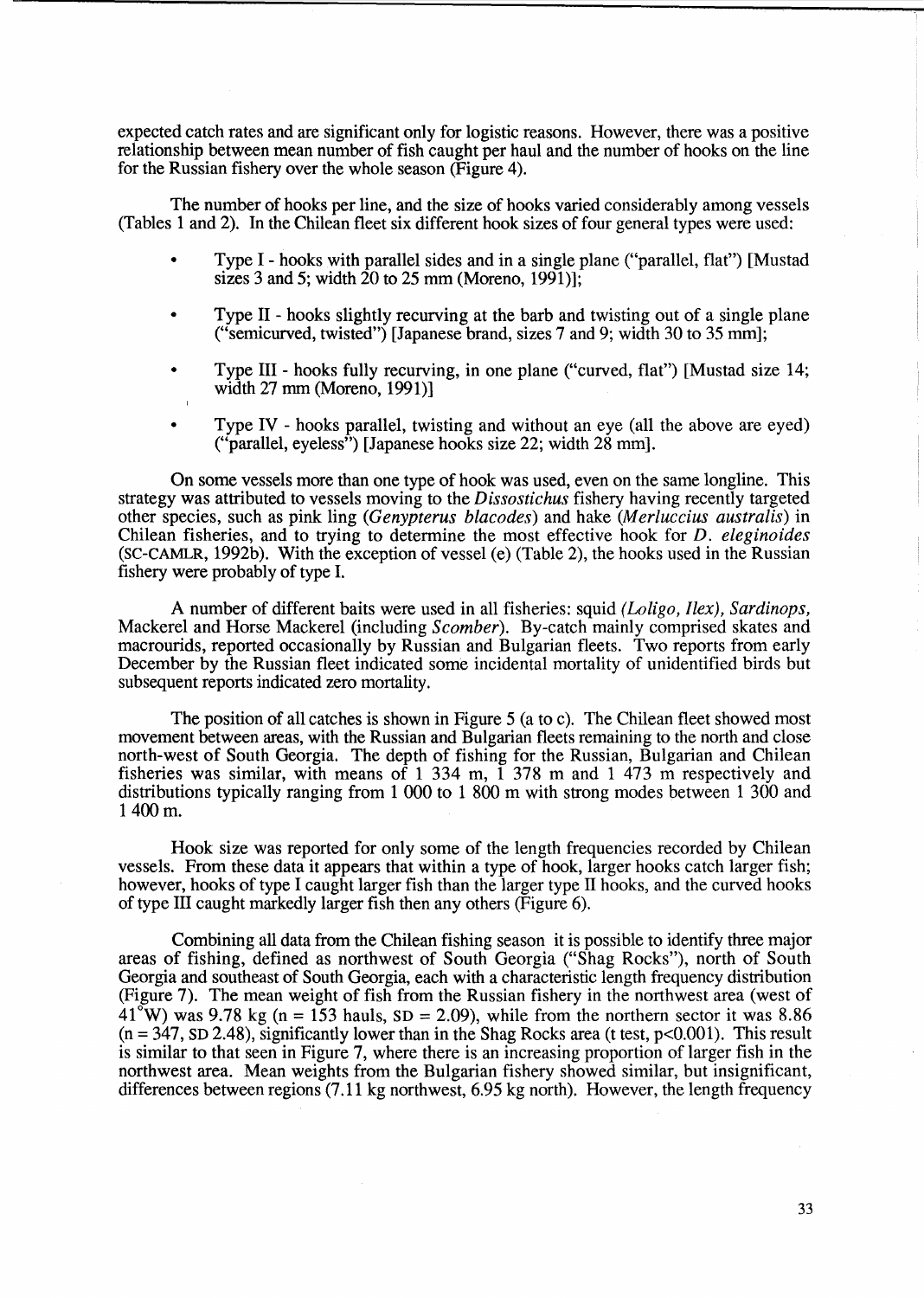data reported from the Russian fishery (Figure 8) appear to show a contrary trend, where there is an increasing proportion of larger fish in the north than the northwest areas<sup>1</sup>.

Mean weight of fish in the Russian and Bulgarian fisheries did not change over the period of the commercial fishery, but did appear to increase during the Russian research fishery from April to June (Table 4). However, some vessels caught significantly smaller fish than others, especially vessel (a) which seemed to improve its performance later in the year.

#### CPUE

Daily CPUE, expressed as kg/thousand hooks for comparative purposes between fleets, is shown in Figure 9 (a to c). The CPUE for Chilean vessels was far in excess of that for Russian and Bulgarian vessels, with the former having a mean CPUE in February of about 1 000 compared to between 200 and 400 for Russian vessels and about 200 for Bulgarian vessels.

Whilst the CPUE for Chilean vessels showed a decline throughout the season, Bulgarian and Russian vessels did not experience this; on the contrary, it appears from Figure 9 that the Russian CPUE increased in late February and March. A more detailed analysis of the Russian and Bulgarian CPUE (numbers/thousand hooks) (Table 3) shows the increase in overall CPUE in March to be a result of vessel (e) entering the Russian fishery. Although the catches were in similar positions and at similar depths to catches by other vessels, vessel (e) used larger hooks and shorter lines than other vessels (Table 2). It thus appears that gear differences may have been the cause of the higher CPUE values for vessel (e), seen both in Table 3 and Figure 4.

#### DISCUSSION

The 1991/92 fishing season for *D. eleginoides* was rather shorter than previous seasons, primarily because of the entry into the fishery of the large Chilean fleet with its very high CPUE.

There were large differences in CPUE among and within fleets. All fleets were operating in similar areas (apart from the extra area southeast of South Georgia exploited by the Chilean fleet), at similar depths over similar times, but the line characteristics of the fleets were different. Chilean vessels used longer lines, larger hooks and a different types of hook from the other vessels. It is perhaps significant that the one Russian vessel to use a larger hook achieved a much increased CPUE over February to March. The UK reports of an attempted inspection of a Russian longliner and an inspection of the Chilean *Mar del sur III* (SC-CAMLR, 1992a and 1992b) found that the Russian longlines retained less bait and caught fewer fish than the Chilean vessels. It appears that the differences in CPUE between these two fleets may have been due to the different types and sizes of hooks used, but there is probably also a large component of fishing skipper experience in the choice of appropriate sites for setting the longlines, even within the generalised areas shown in Figure 5.

Both Russian and Chilean fleets caught larger fish in the west of the Subarea 48.3, towards Shag Rocks, than in the east. However, the average weight of fish caught by the Russian fishery was lower than the mean weight assumed for this species by the Working Group on Fish Stock Assessment (WG-FSA) in 1991 (9.14 kg compared to 10.82). Chilean and Russian CPUE have been superimposed on the data extracted from STATLANT reports by WG-FSA in 1991 (assuming 10.82 kg/fish). The Russian data appear to show a decline in CPUE for this species; however, there may be some effect of interaction among the fleets since up to now this has been a single fleet fishery. These data, supplied in haul-by-haul formats, have proved extremely useful in understanding the mechanics of the *D. eleginoides* fishery.

<sup>&</sup>lt;sup>1</sup> Reported total lengths from the Russian fishery were converted to standard length for comparison with the Chilean data using the relationship  $TL=1.247 + 1.118$ SL given in Kock et al., (1985).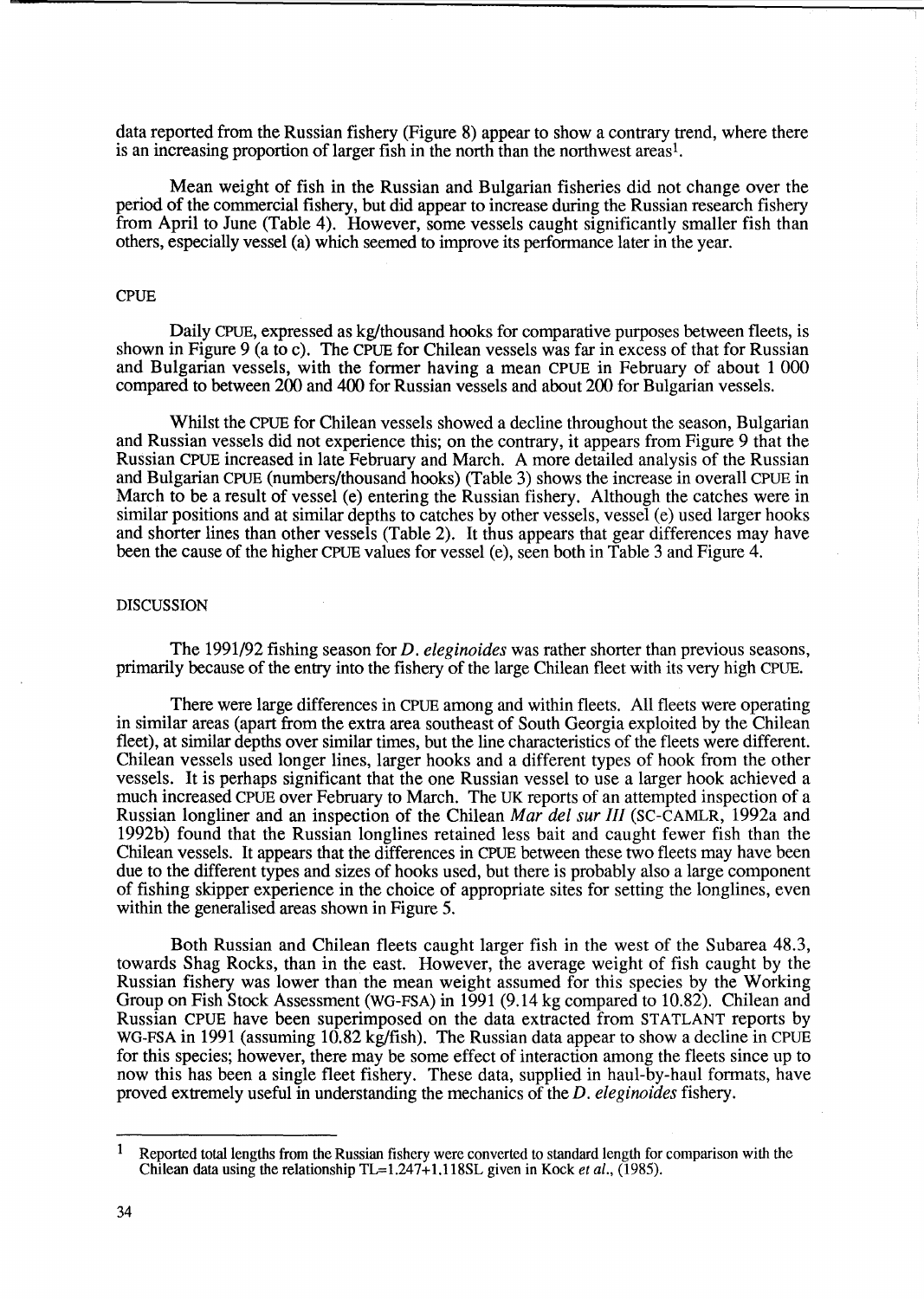#### **REFERENCES**

 $\bar{a}$ 

- KOCK, K.-H., G. DUHAMEL and J.-C. HUREAU. 1985. Biology and status of exploited Antarctic fish stocks: a review. *BIOMASS Scientific Series,* No. 6.
- MORENO, C.A. 1991. Hook selectivity in the longline fishery of *Dissostichus eleginoides*  (nototheniidae) off the Chilean coast. In: *Selected Scientific Papers, 1991 (SC-CAMLR-SSP/8).* CCAMLR, Hobart, Australia: 107-119.
- SC-CAMLR. 1992a. Report of an inspection carried out under the provisions of the CCAMLR inspection system on the registered fishing vessel *Mar del sur* Ill, 18 January 1992. Document *CCAMLR-x//BG/3.* CCAMLR, Hobart, Australia.
- SC-CAMLR. 1992b. Report of an attempted inspection, under the provisions of the CCAMLR inspection system, of the Russian long-line vessel *Pantakopei,* 27 January 1992. Document *CCAMLR-X//BG/5.* CCAMLR, Hobart, Australia.

 $\sim$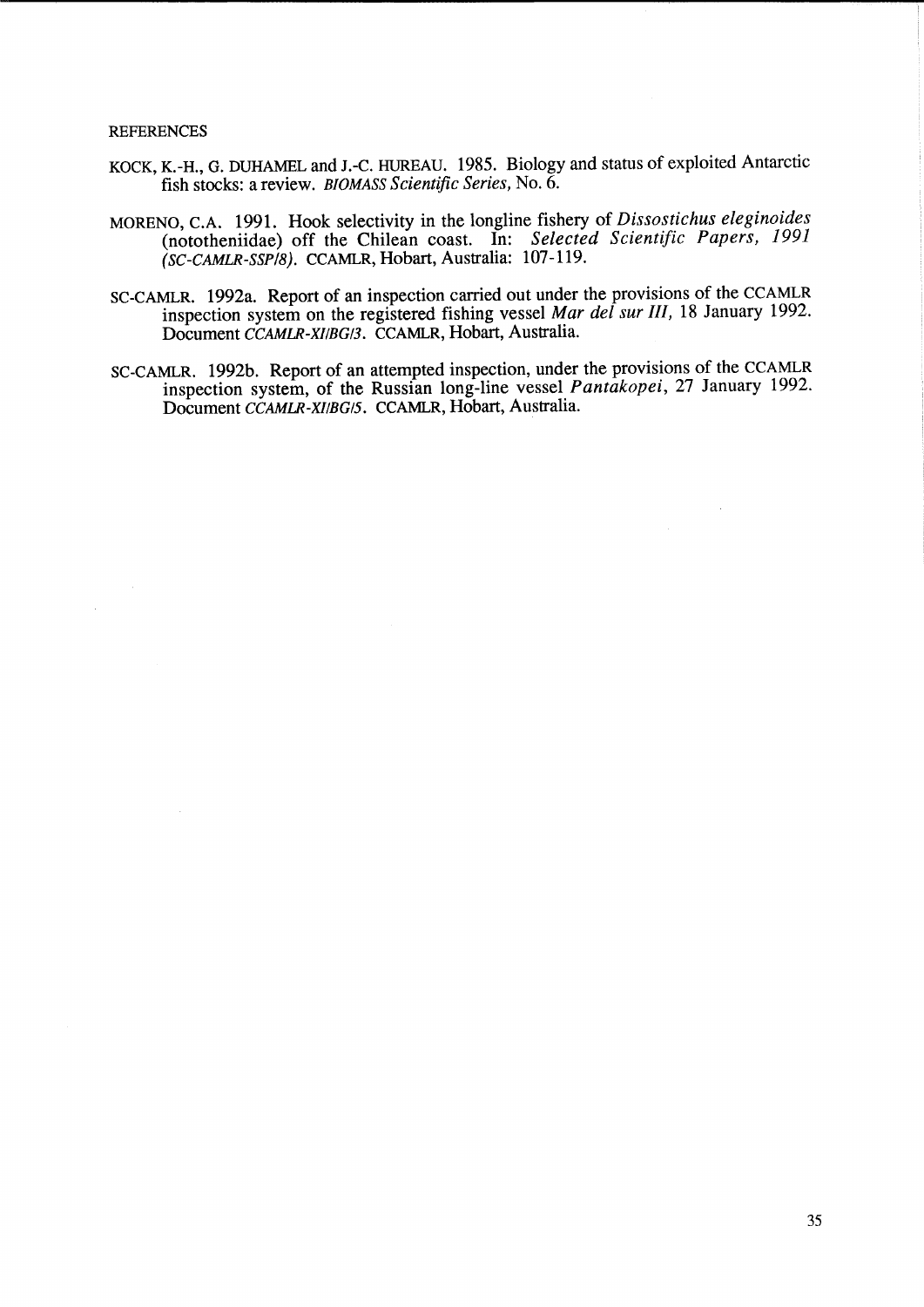| <b>Vessel</b>                                                                                                           | Length                                                         | <b>GRT</b>                                                          | <b>Hold Capacity</b>                                            | <b>Hook Sizes</b>                                                                                                                         |  |
|-------------------------------------------------------------------------------------------------------------------------|----------------------------------------------------------------|---------------------------------------------------------------------|-----------------------------------------------------------------|-------------------------------------------------------------------------------------------------------------------------------------------|--|
| Name                                                                                                                    | (m)                                                            | (tonnes)                                                            | (m <sup>3</sup> )                                               |                                                                                                                                           |  |
| Mar del Sur I<br>Mar del Sur III<br>Chaval<br>Antonio Lorenzo<br>Isla Sofia<br>Cisne Verde<br>Cisne Blanco<br>Friosur V | 46<br>48.8<br>42.5<br>50<br>48.5<br>44.4<br>46.7<br>54<br>47.6 | 349.5<br>299.4<br>325<br>650<br>449<br>327.1<br>437<br>975<br>466.5 | 380.7<br>290<br>350<br>500<br>505<br>562<br>457<br>746<br>473.8 | Mixed (see text)<br>46<br>66<br>66<br>44<br>66<br>44<br>44<br>66<br>44<br>66<br>46<br>66<br>66<br>44<br>44<br>44<br>66<br>Japanese No. 22 |  |

Table 1: Chilean fleet characteristics, 1991/92 season.

Table 2: Line characteristics of Russian and Bulgarian vessels.

 $\bar{\beta}$ 

 $\mathcal{F}$ 

 $\bar{\mathcal{A}}$ 

| Vessel                                                                                                             | <b>Hook Size</b>                                                                                                                                        | <b>Hook Spacing</b>                                                                                                  | Number of Hooks                                                                            |  |  |
|--------------------------------------------------------------------------------------------------------------------|---------------------------------------------------------------------------------------------------------------------------------------------------------|----------------------------------------------------------------------------------------------------------------------|--------------------------------------------------------------------------------------------|--|--|
| Russian a<br>Russian b<br>Russian c<br>Russian d<br>Russian e<br><b>Bulgarian</b><br>Chilean (vessel<br>undefined) | $20 \text{ to } 25 \text{ mm}$<br>$20 \text{ to } 25 \text{ mm}$<br>$20$ to $25$ mm<br>20 to 25 mm<br>25 to 30 mm<br>$25$ to $30$ mm<br>$25$ to $30$ mm | 120 cm<br>120 cm<br>$120 \text{ cm}$<br>$120 \text{ cm}$<br>$120 \text{ cm}$<br>$120 \text{ cm}$<br>$200 \text{ cm}$ | $2800 - 5600$<br>$2400 - 4800$<br>$2400 - 4800$<br>13500<br>3200<br>$1125 - 9000$<br>11700 |  |  |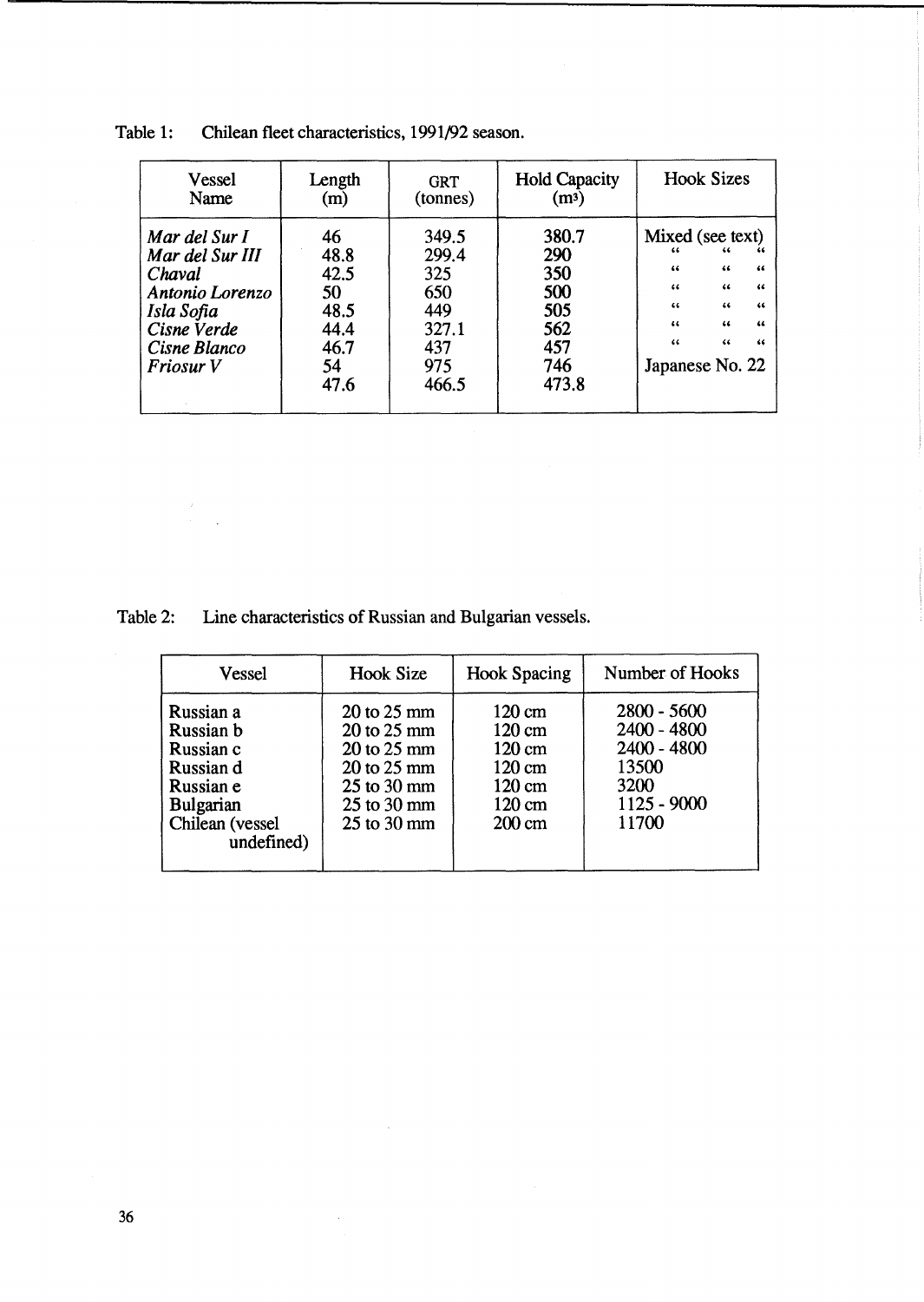Table 3: CPUE and calculated mean fish weight by month.

| Russia: |
|---------|
|         |
|         |

| Month                                      | <b>Vessel</b>                                           | Mean CPUE<br>number x<br>$103$ hooks | <b>SD</b>                                     | Mean Wt<br>(kg)               | <b>SD</b>                        | $\mathbf n$                            |
|--------------------------------------------|---------------------------------------------------------|--------------------------------------|-----------------------------------------------|-------------------------------|----------------------------------|----------------------------------------|
| 12<br>12<br>12                             | a<br>$\mathbf b$<br>$\mathbf c$<br>Total                | 29.6<br>29.0<br>29.2<br>29.3         | (23.8)<br>(9.4)<br>(14.3)<br>(18.4)           | 6.70<br>10.03<br>9.02         | (1.6)<br>(1.0)<br>(1.2)          | 50<br>30<br>25<br>105                  |
| $\frac{1}{1}$<br>$\mathbf{1}$              | a<br>b<br>$\mathbf c$<br>Total                          | 32.9<br>28.7<br>33.8<br>32.4         | (14.7)<br>(14.1)<br>(16.8)<br>(15.8)          | 5.44<br>10.87<br>9.27         | (0.6)<br>(2.0)<br>(1.4)          | 30<br>30<br>70<br>130                  |
| $\frac{2}{2}$<br>$\frac{2}{2}$             | $\mathbf a$<br>$\mathbf c$<br>$\mathbf d$<br>e<br>Total | 25.9<br>43.8<br>20.0<br>47.6<br>34.9 | (11.0)<br>(16.1)<br>(6.3)<br>(19.1)<br>(17.7) | 5.52<br>9.93<br>9.02<br>9.38  | (0.9)<br>(0.7)<br>(0.1)<br>(0.2) | 42<br>21<br>$\overline{7}$<br>23<br>93 |
| $\begin{array}{c} 3 \\ 3 \\ 3 \end{array}$ | $\mathbf a$<br>$\mathbf c$<br>$\mathbf d$<br>e<br>Total | 34.4<br>38.7<br>14.9<br>74.7<br>50.5 | (13.2)<br>(17.3)<br>(3.5)<br>(17.9)<br>(26.9) | 8.05<br>10.87<br>9.00<br>9.71 | (2.4)<br>(1.5)<br>(0.0)<br>(0.1) | 10<br>29<br>9<br>34<br>82              |
| $\overline{\mathbf{4}}$                    | $\mathbf{a}$<br>Total                                   | 40.4<br>40.4                         | (13.8)<br>(13.8)                              | 11.67                         | (1.4)                            | 8<br>8                                 |
| $\frac{5}{5}$                              | a<br>$\mathbf b$<br>Total                               | 17.0<br>28.3<br>23.6                 | (9.2)<br>(12.7)<br>(12.5)                     | 9.89<br>10.53                 | (1.8)<br>(1.1)                   | $\overline{7}$<br>10<br>17             |
| $\frac{6}{6}$                              | a<br>$\mathbf b$<br>Total                               | 20.3<br>40.8<br>29.4                 | (10.2)<br>(16.8)<br>(17.0)                    | 12.62<br>11.12                | (0.9)<br>(1.5)                   | 36<br>29<br>65                         |
| <b>Total</b>                               | <b>Total</b>                                            |                                      |                                               | 9.14                          | (2.4)                            | 500                                    |

Bulgaria:

| Month            | <b>Vessel</b> | Mean CPUE<br>number x<br>$103$ hooks | <b>SD</b>                            | Mean Wt<br>(kg)                      | <b>SD</b>                                                | n                                               |
|------------------|---------------|--------------------------------------|--------------------------------------|--------------------------------------|----------------------------------------------------------|-------------------------------------------------|
| 12<br>3<br>Total |               | 23.6<br>19.8<br>32.9<br>30.0         | (20.9)<br>(12.3)<br>(13.1)<br>(16.5) | 7.66<br>6.86<br>7.11<br>6.29<br>7.04 | (1.4)<br>(1.3)<br>$\left( 1.0 \right)$<br>(1.1)<br>(1.4) | $\frac{67}{56}$<br>$\frac{36}{15}$<br>45<br>204 |

 $\frac{1}{2} \sum_{i=1}^n \frac{1}{2} \sum_{j=1}^n \frac{1}{2} \sum_{j=1}^n \frac{1}{2} \sum_{j=1}^n \frac{1}{2} \sum_{j=1}^n \frac{1}{2} \sum_{j=1}^n \frac{1}{2} \sum_{j=1}^n \frac{1}{2} \sum_{j=1}^n \frac{1}{2} \sum_{j=1}^n \frac{1}{2} \sum_{j=1}^n \frac{1}{2} \sum_{j=1}^n \frac{1}{2} \sum_{j=1}^n \frac{1}{2} \sum_{j=1}^n \frac{1}{2} \sum_{j=$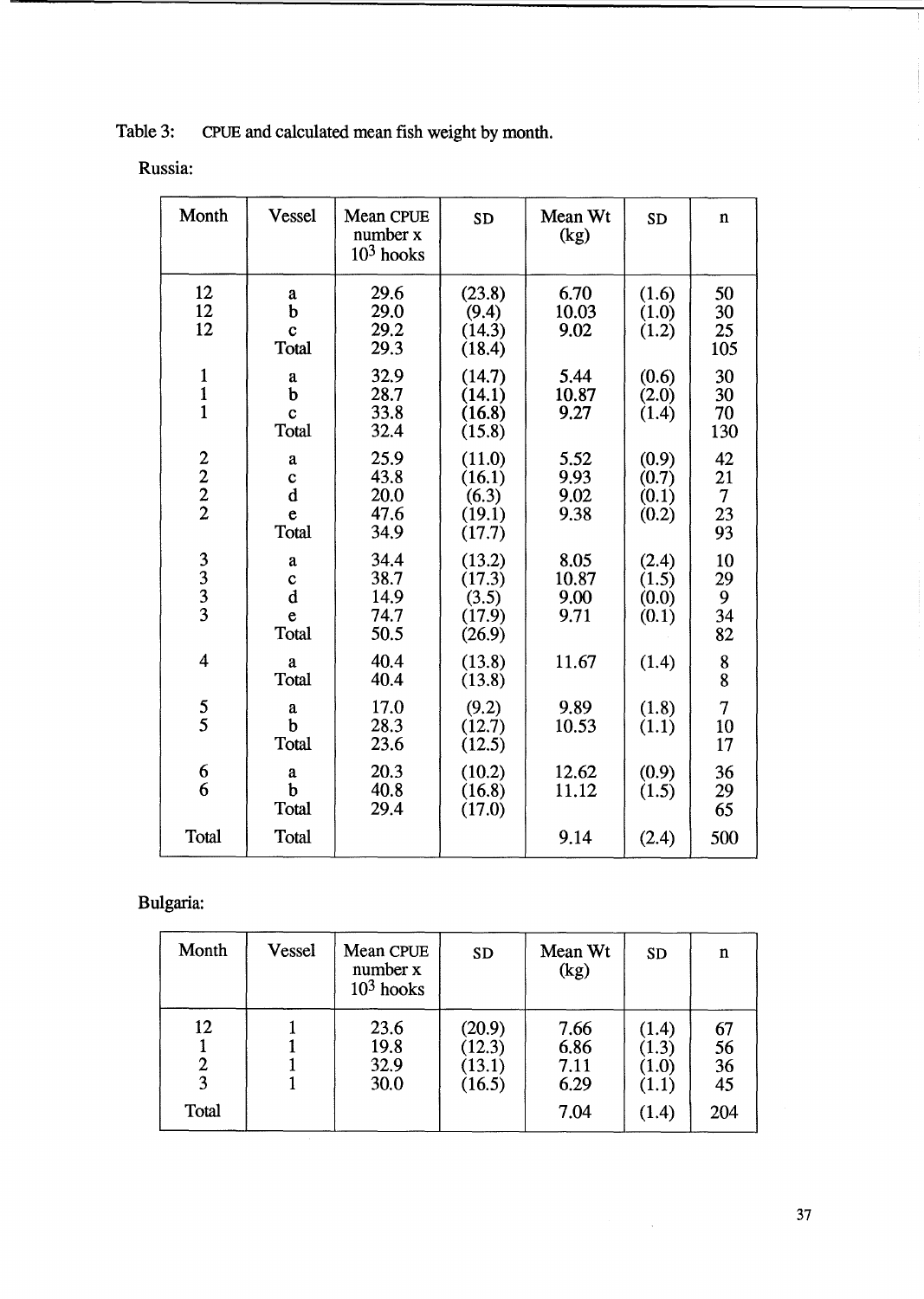

D. eleginoides fishery, 1992 season. Catches by five-day period. Figure 1:



Number of vessels taking part in the fishery. Figure 2: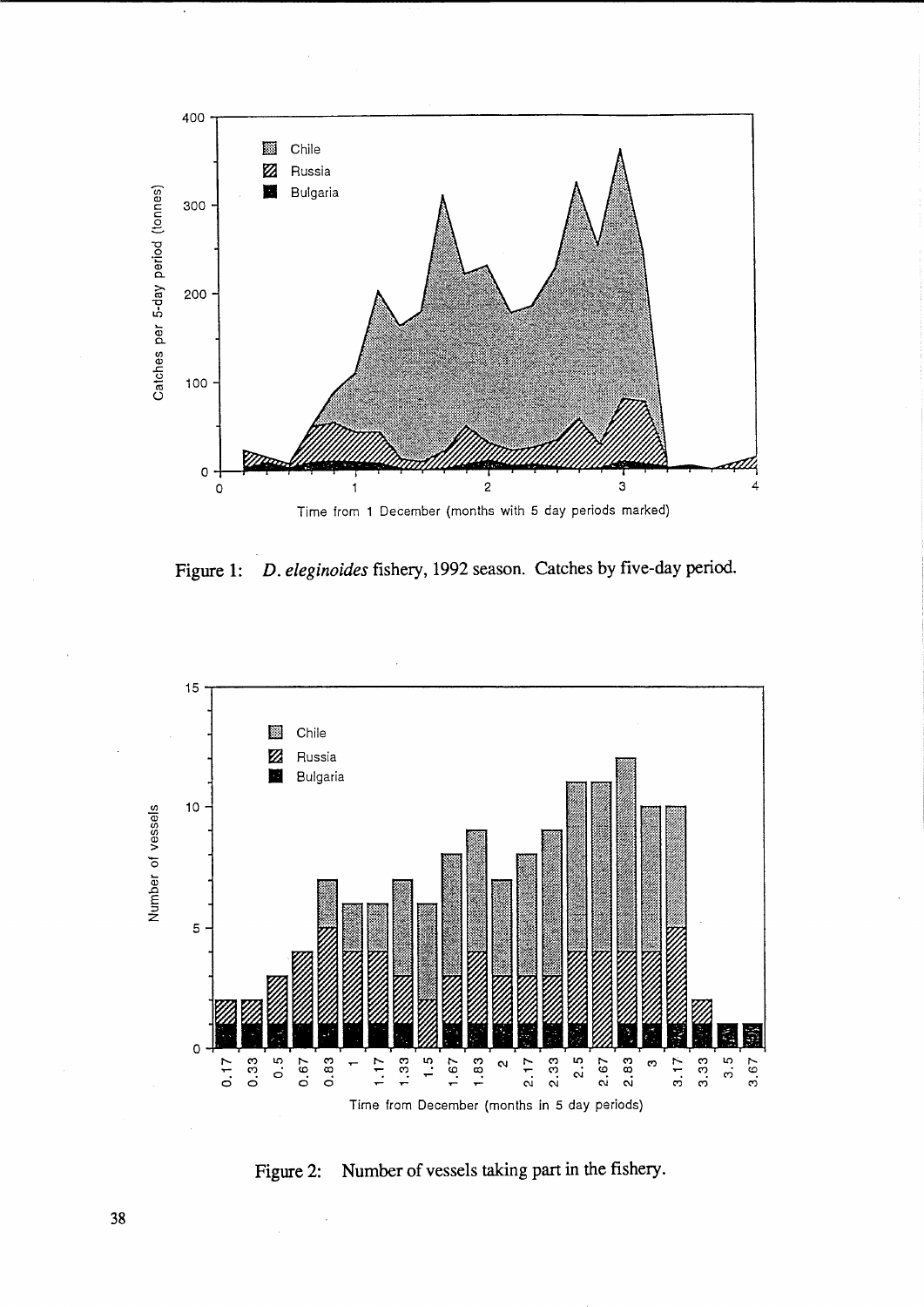

Figure 3: Schematic diagram of fishing strategies shown by the Russian and Bulgarian fleets.



Figure 4: Relationship between catch (numbers of fish per haul, as mean over whole season) and effort (numbers of hooks per haul) for Russian vessels a - e (see Table 2).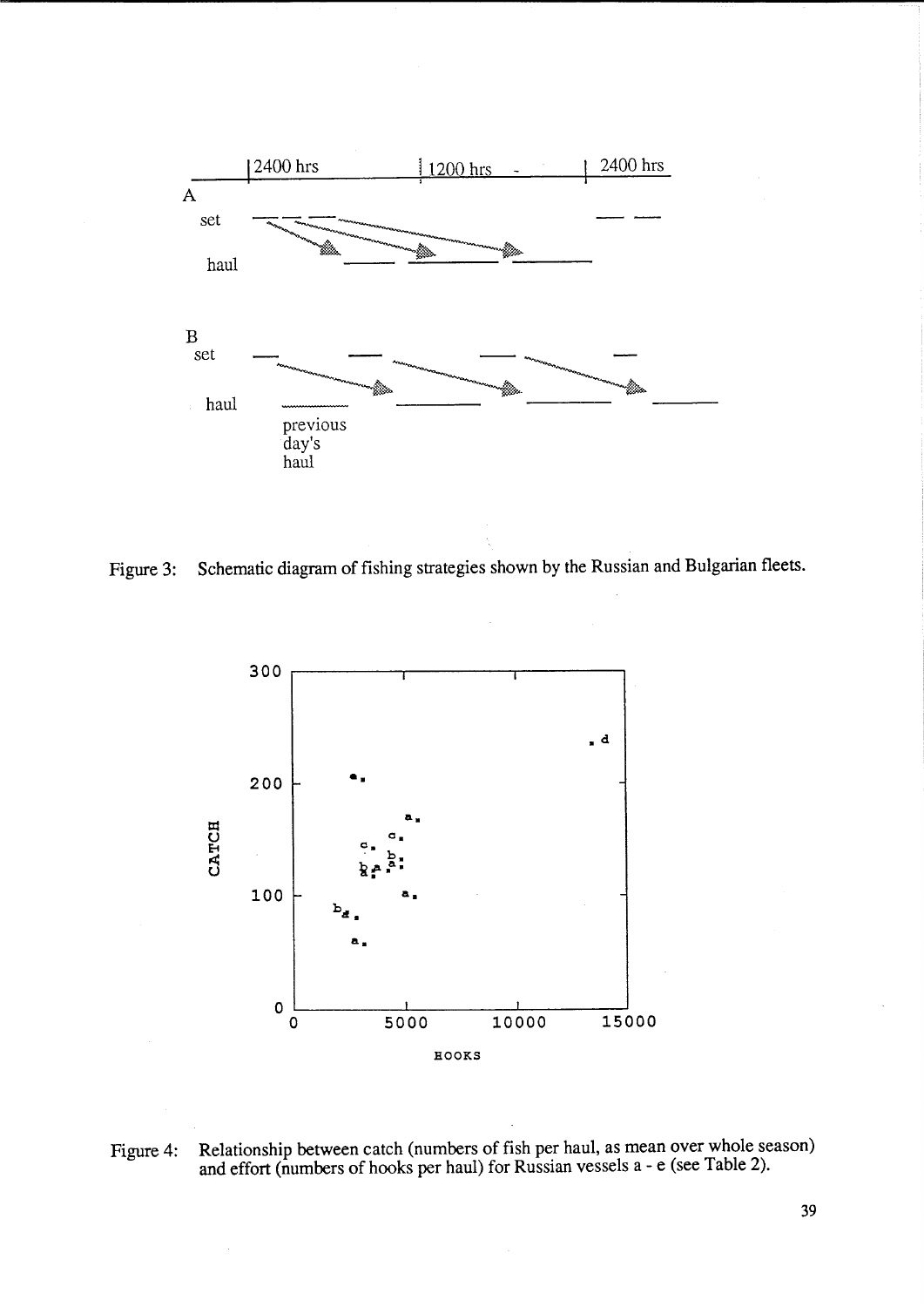

Figure 5: Position of all hauls in Subarea 48.3, 1992 season.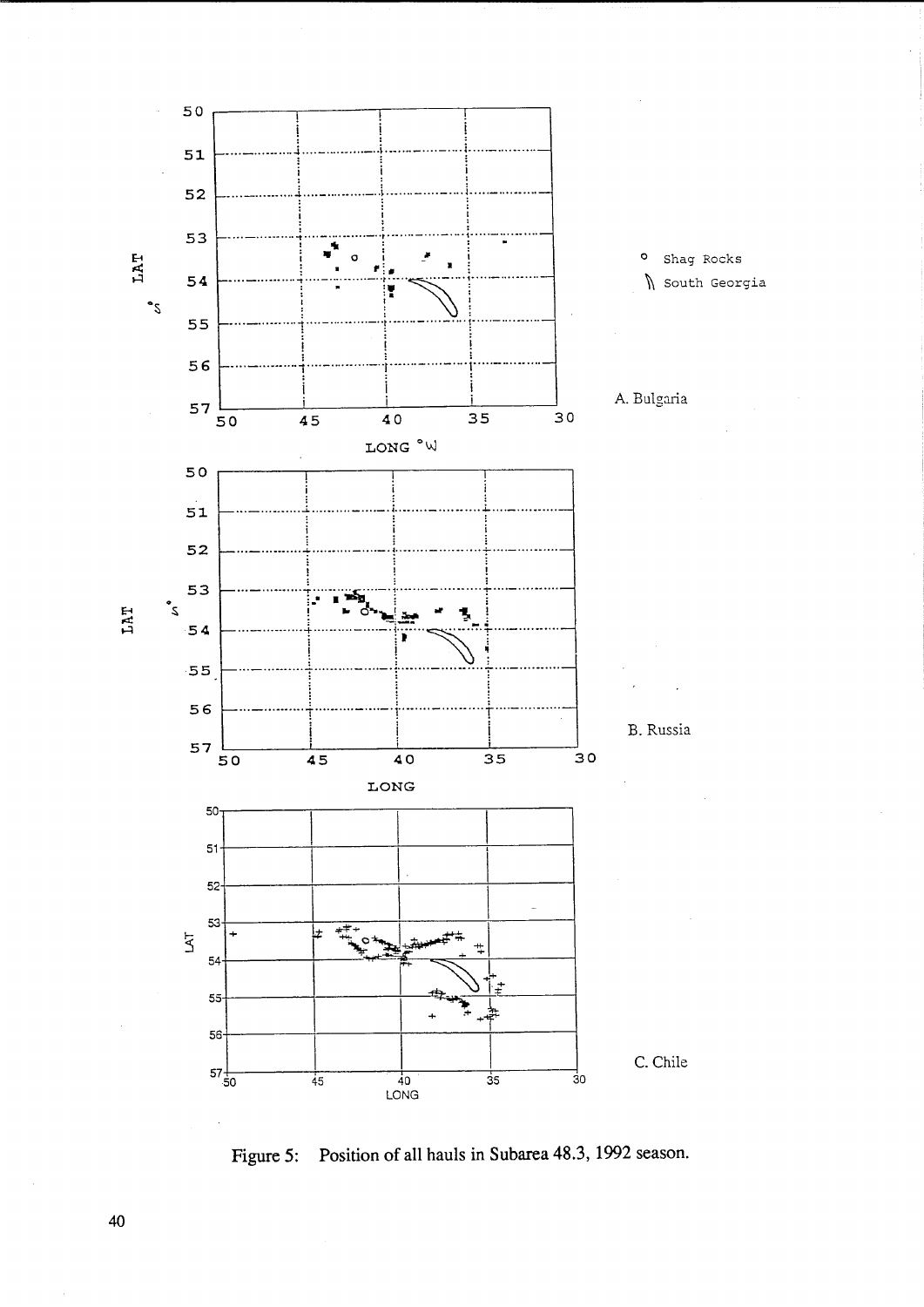

**Figure 6: Normalised length frequencies of** *D. eleginoides* **caught by Chilean vessels (total length converted from standard length using the relationship given in Kock** *et al.*  **(1985)).**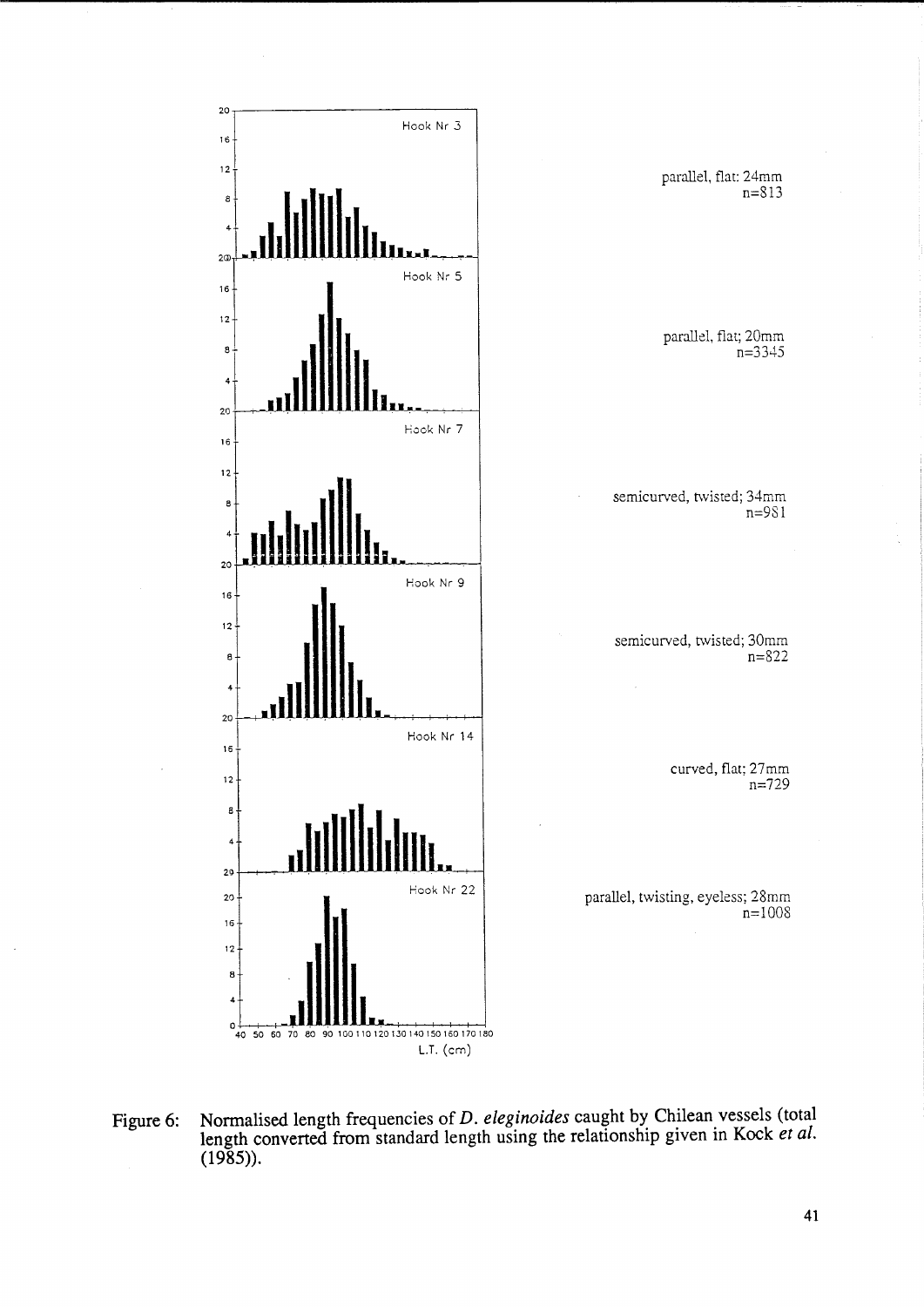

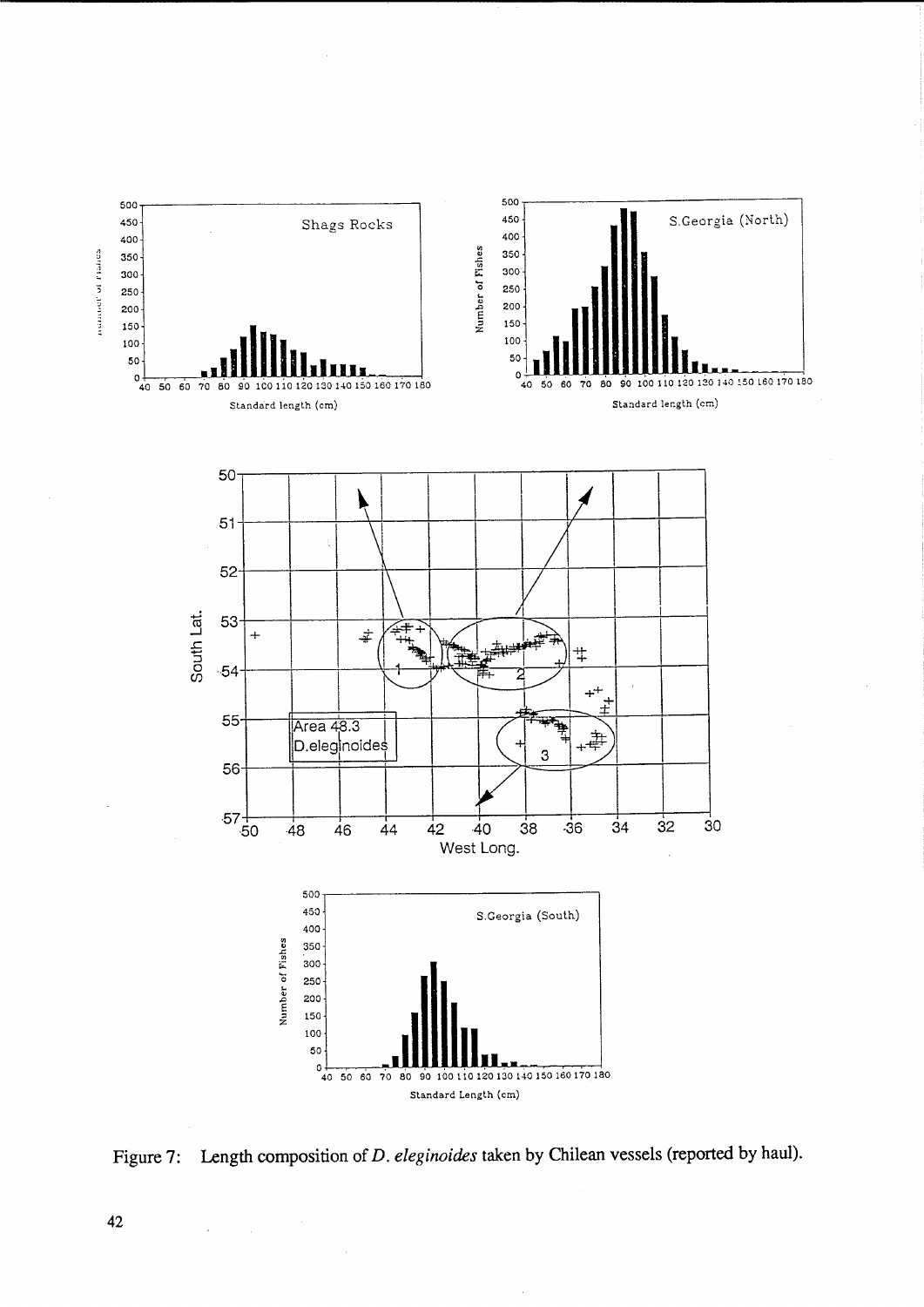

Length composition of D. eleginoides taken by Russian vessels (reported by Figure 8: summary catches).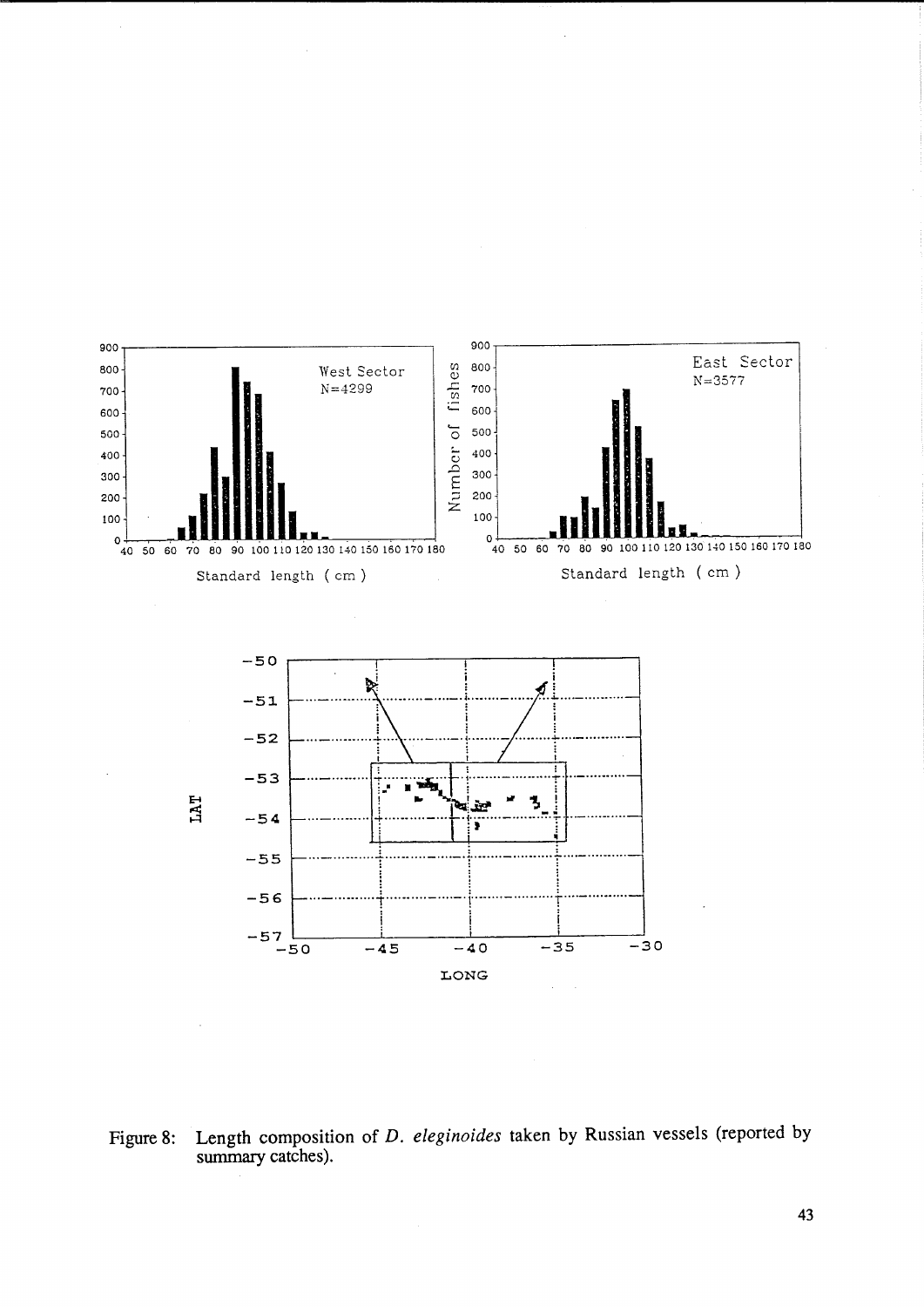

**Figure 9: CPUE (weight) in Chilean, Russian and Bulgarian fleets, 1992.** 

 $\ddot{\phantom{a}}$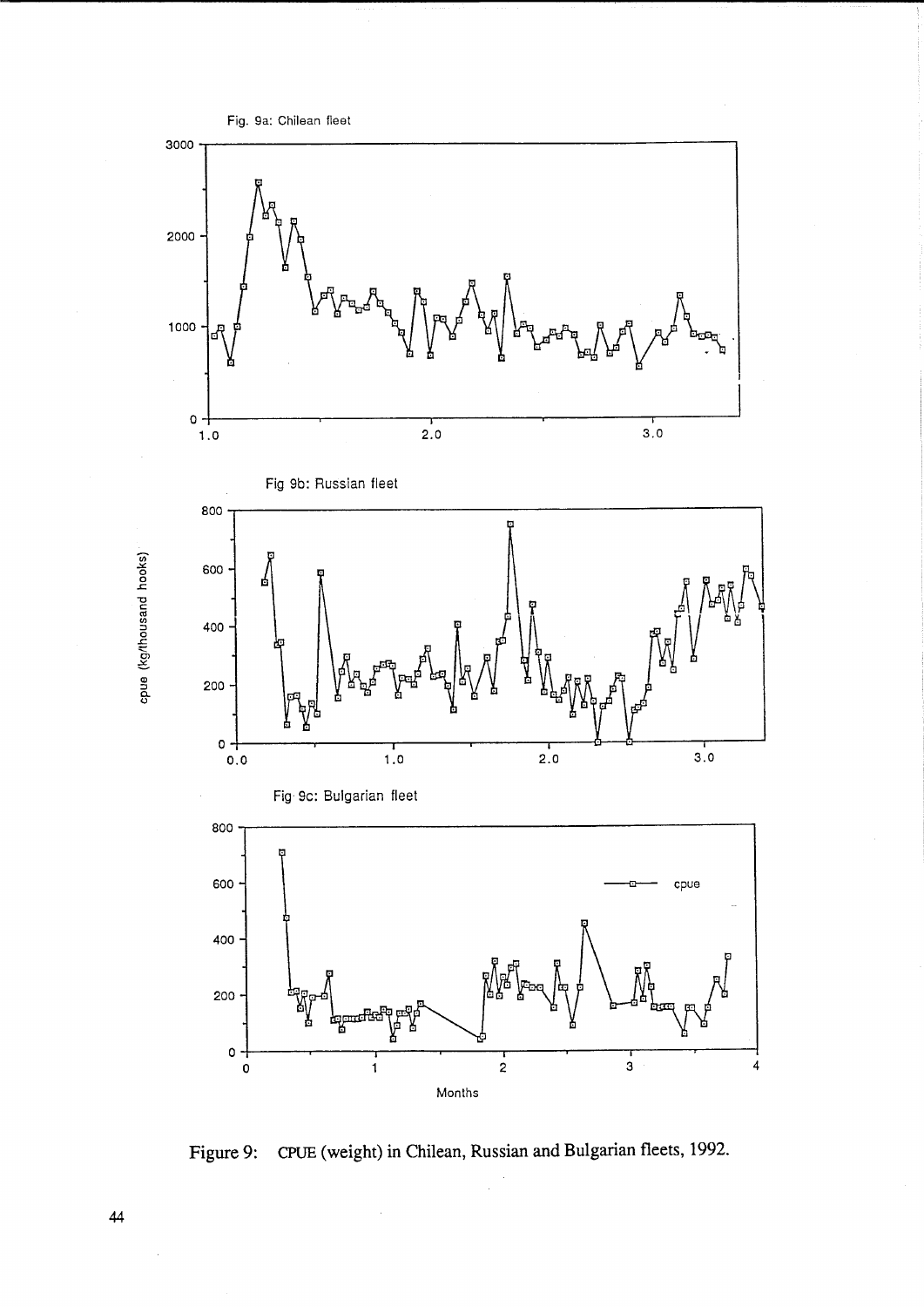

2<br> $\frac{45}{100}$ 

 $\bar{\mathcal{A}}$ 

 $\mathcal{L}_{\mathcal{A}}$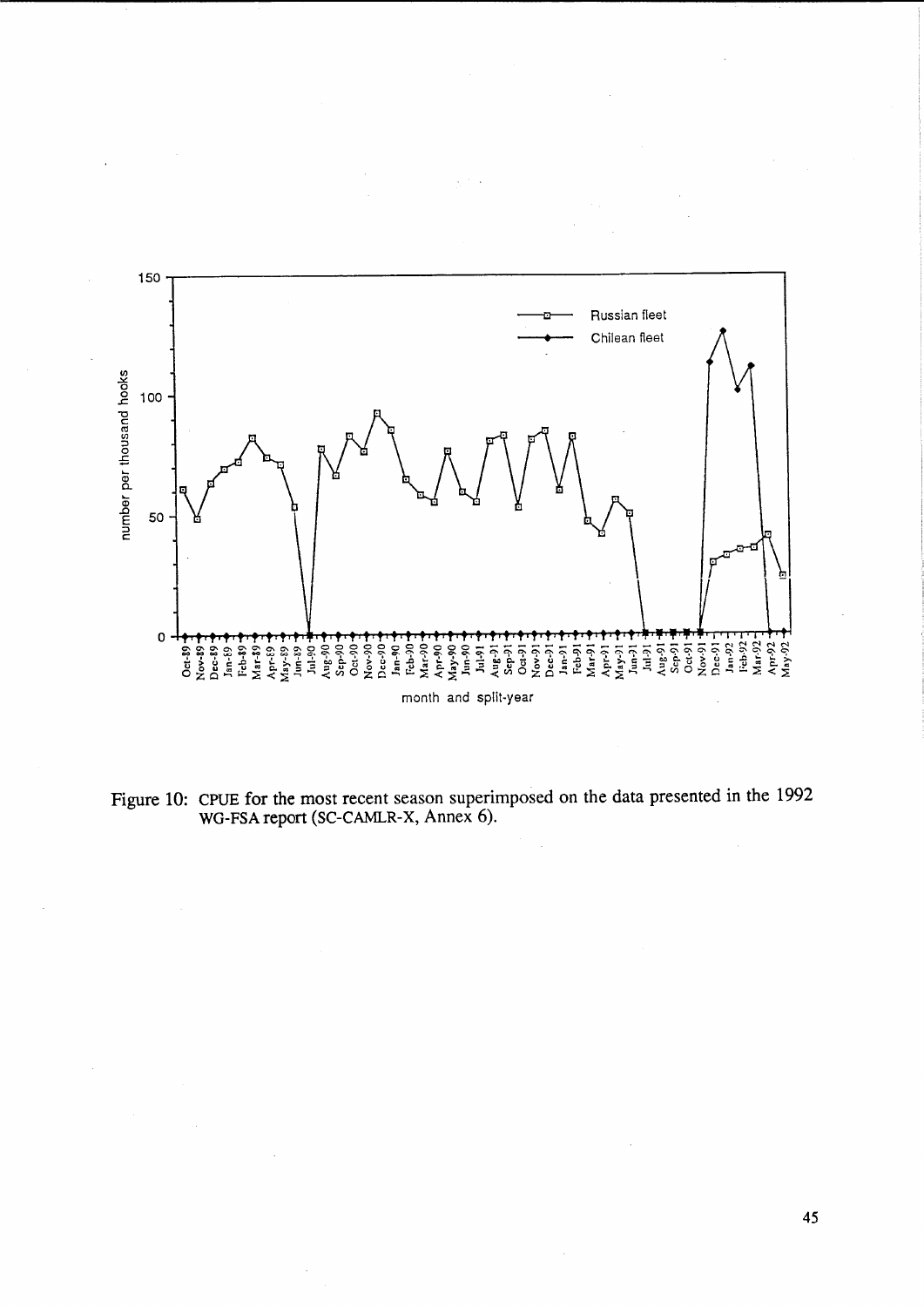# Légende des tableaux

- Tableau 1: Caractéristiques de la flotte chilienne, saison 1991/92.
- Tableau 2: Caractéristiques des palangres des navires russes et bulgares.
- Tableau 3: CPUE et poids moyen calcule des poissons par mois.

# Légende des figures

- Figure 1: Pêcherie de *D. eleginoides*, saison 1992. Captures par période de cinq jours.
- Figure 2: Nombre de navires prenant part à la pêcherie.
- Figure 3: Diagramme schématique des méthodes de pêche des flottes russe et bulgare.
- Figure 4: Rapport entre la capture (nombre de poissons par trait, en moyenne sur toute la saison) et l'effort de pêche (nombre d'hameçons par trait) des navires russes a - e (voir Tableau 2).
- Figure 5: Position de tous les traits dans la sous-zone 48.3, saison 1992.
- Figure 6: Fréquences de longueurs normalisées de *D. eleginoides* capturé par les navires chiliens (longueur totale obtenue en convertissant la longueur standard selon la relation donnée dans Kock et al. (1985)).
- Figure 7: Composition en longueurs de *D. eleginoides* capturé par les navires chiliens (déclarée par trait).
- Figure 8: Composition en longueurs de *D. eleginoides* capturé par les navires russes (déclarée par des récapitulations des captures).
- Figure 9: CPUE (en poids) des flottes chilienne, russe et bulgare, 1992.
- Figure 10: CPUE pour la dernière saison superposée aux données présentées dans le rapport du WG-FSA de 1992 (SC-CAMLR-X, Annexe 6).

### Список таблиц

- Таблица 1: Характеристики чилийского флота, сезон 1991/92 г.
- Таблица 2: Характеристики ярусов на российских и болгарских судах.
- Таблица 3: СРUЕ и средний вес рыбы по месяцам.

#### Список рисунков

- Pucyнок 1: Промысел *D. eleginoides*, сезон 1992 г. Вылов по пятидневным периодам.
- Рисунок 2: Количество судов, занимающихся промыслом.
- Рисунок 3: Схематическая диаграмма промысловых стратегий российского и болгарского флотов.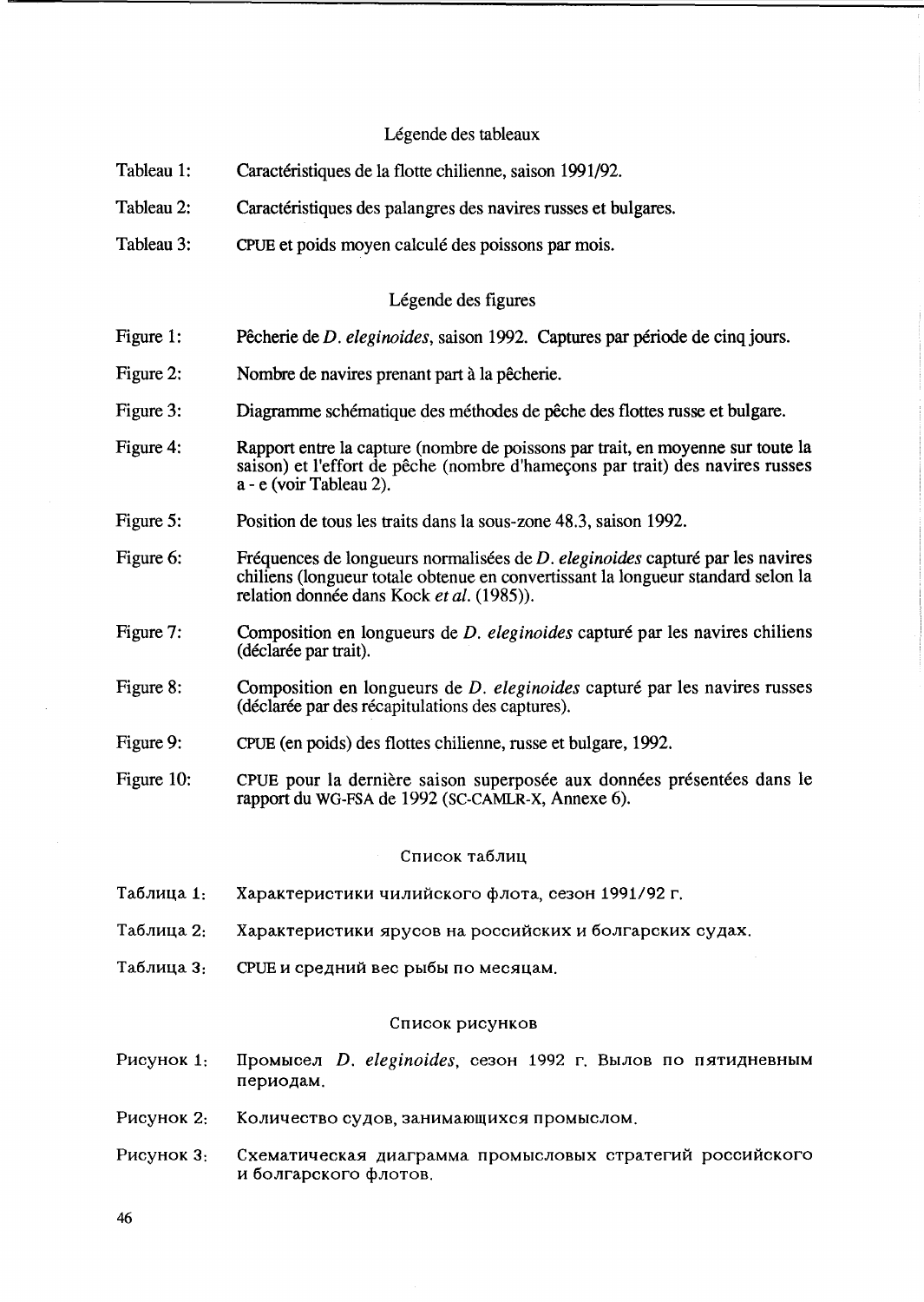- Связь между уловом (среднее количество рыб за траление за весь Рисунок 4: сезон) и усилием (количество крючков за траление) для российских судов а-е (см. Таблицу 2).
- Местоположения всех тралений в Подрайоне 48.3, сезон 1992 г. Рисунок 5:
- D. eleginoides. Рисунок 6: Нормализованные частоты длины особей чилийскими судами (стандартная ллина выловленных преобразована в общую длину с использованием отношения, взятого из работы Кока и др. (Kock et al, 1985).
- Размерный состав особей D. eleginoides, выловленных чилийскими Рисунок 7. судами (зарегистрирован по каждому вылову).
- Размерный состав особей D. eleginoides, выловленных российскими Рисунок 8: судами (сводные данные).
- Рисунок 9: СРUЕ (вес) для чилийского, российского и болгарского флотов, 1992 г.
- Рисунок 10: **СРUЕ** за самый последний сезон, наложенный на данные, WG-FSA B 1992 r. (SC-CAMLR-X, представленные  $\mathbf{B}$ отчете Приложение 6).

# Lista de las tablas

- Características de la flota chilena, temporada 1991/92. Tabla 1:
- Características del palangre utilizado por las embarcaciones rusas y búlgaras. Tabla 2:
- Tabla 3: CPUE y peso medio del pez calculado mensualmente.

#### Lista de las figuras

- Pesquería de D. eleginoides, temporada 1992. Capturas por períodos de Figura 1: cinco días.
- Figura 2: Número de embarcaciones que toman parte en la pesquería.
- Diagrama esquemático de las tácticas de pesca empleadas por las flotas rusas Figura 3: y búlgaras.
- Figura 4: Relación entre la captura (número de peces por lance, expresado como la media para la temporada completa) y el esfuerzo (número de anzuelos por lance) de los buques rusos a - e (ver tabla 2).
- Posición de todos los lances en la Subárea 48.3, temporada 1992. Figura 5:
- Distribución normalizada de frecuencia de tallas para D. eleginoides capturado Figura 6: por las embarcaciones chilenas (la longitud total fue transformada utilizando la longitud estándar obtenida de las relaciones presentadas en Kock et al. (1985)).
- Composición por tallas de D. eleginoides de la captura chilena (notificadas Figura 7: por lance).